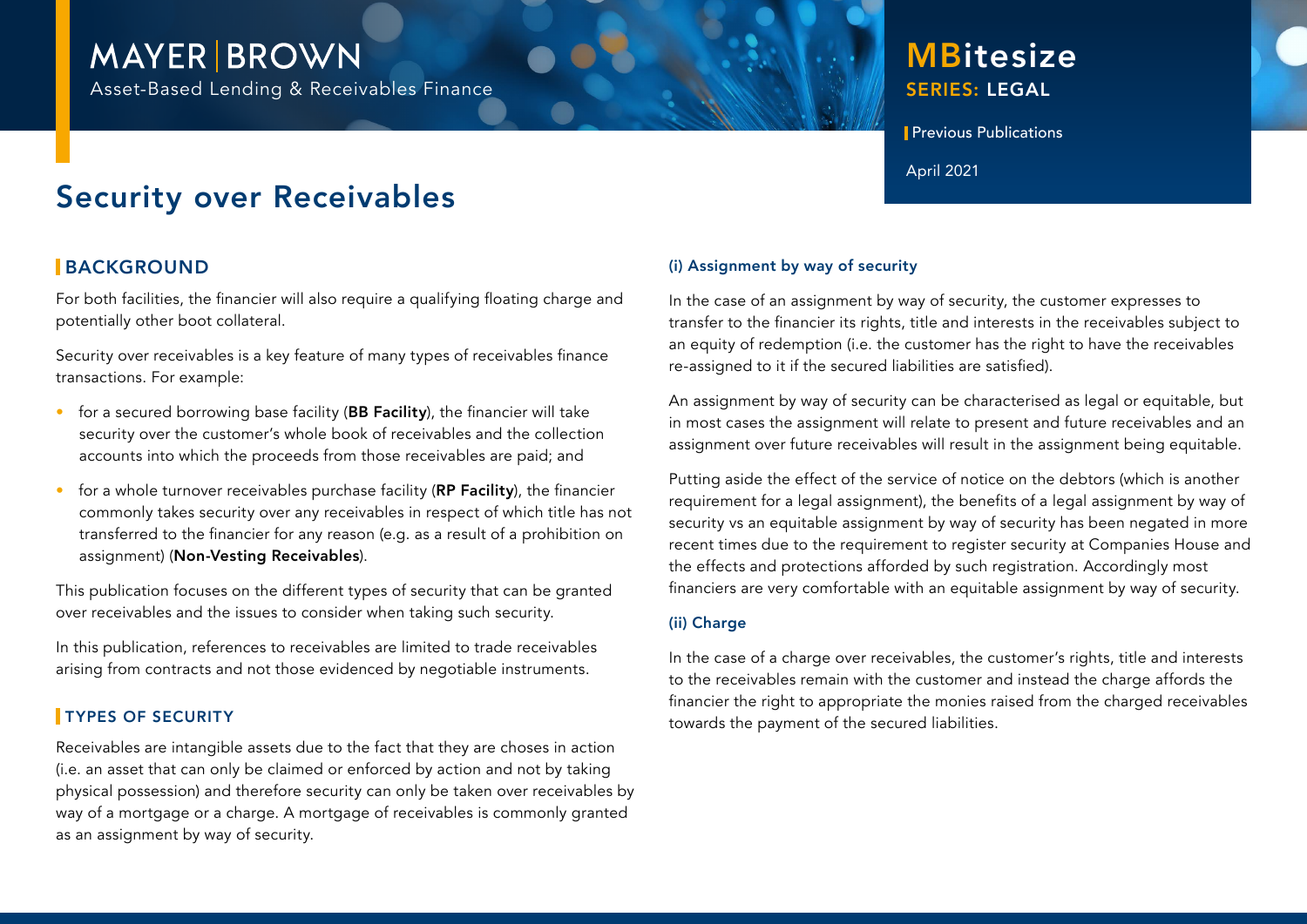#### **PROHIBITIONS ON ASSIGNMENT**

Assuming the Business Contract Terms (Assignment of Receivables) Regulations 2018 do not apply, if the contract from which the relevant receivables arise prohibits the customer from assigning its receivables to another person, an assignment by way of security in respect of those receivables will not be effective. Provided the prohibition is not expressed to restrict the customer from granting a charge over the receivables (which is quite uncommon), a charge will be effective.

As such, where a financier is not undertaking due diligence on all the relevant contracts from which the relevant receivables arise, the financer will take a charge over the receivables (or an assignment by way of security with a back-up charge). With regard to an RP Facility, the financier will take a charge over Non-Vesting Receivables for obvious reasons.

#### **FIXED SECURITY VS FLOATING SECURITY**

Under English law, security can be characterised as either:

- fixed security; or
- floating security.

The characterisation of security taken over receivables / Non-Vesting Receivables owned by an English customer is important as it will determine when a financier is paid out and how much it receives in the event of that customer's insolvency.

To obtain a fixed charge over receivables / Non-Vesting Receivables, it was established in National *Westminster Bank plc v Spectrum Plus Limited and others*  [2005] UKHL 41 that, amongst other things, the security holder must have control of the receivables / Non-Vesting Receivables and their proceeds at all times. Although the judgment in this case was limited to charges, we think it is reasonable to assume that the principle equally applies to assignments by way of security (which was indicated in obiter dictum in the case).

Control of the receivables / Non-Vesting Receivables is achieved by the inclusion of a negative pledge within the security agreement. But how do you control the proceeds?

For BB Facilities, control of the proceeds of receivables is typically demonstrated by the borrower being required to direct all account debtors to pay receivables into a collection account secured in favour of, and controlled by, the financier. The borrower is not permitted to access the proceeds without the consent of the financier. This arrangement is typically documented in a bank account control agreement between the financier, the borrower and the account bank.

For RP Facilities, control of the proceeds of Non-Vesting Receivables is typically demonstrated by the customer being required to direct all account debtors to pay receivables (which includes Non-Vesting Receivables) into a collection account owned and controlled by the financier. Due to the fact that the collection account is owned by the financier, there is no need for a bank account control agreement. In some cases, the collection account may be a collection account in the name of the customer which the customer has declared on trust for the financier. In that case, a bank account control agreement would be advisable.

#### **REGISTRATION**

Section 859A of the Companies Act 2006 ("CA 2006") requires security granted by an English and Welsh company to be registered at Companies House within 21 days of its creation. Failure to register the security within this time period will result in the security being void against any liquidator, administrator or creditor of the company.

Under the CA 2006, the customer is obliged to register the security. However, given that the financier's security could be void if not registered within the 21-day period, it is market practice for the financier's legal counsel to deal with the registration.